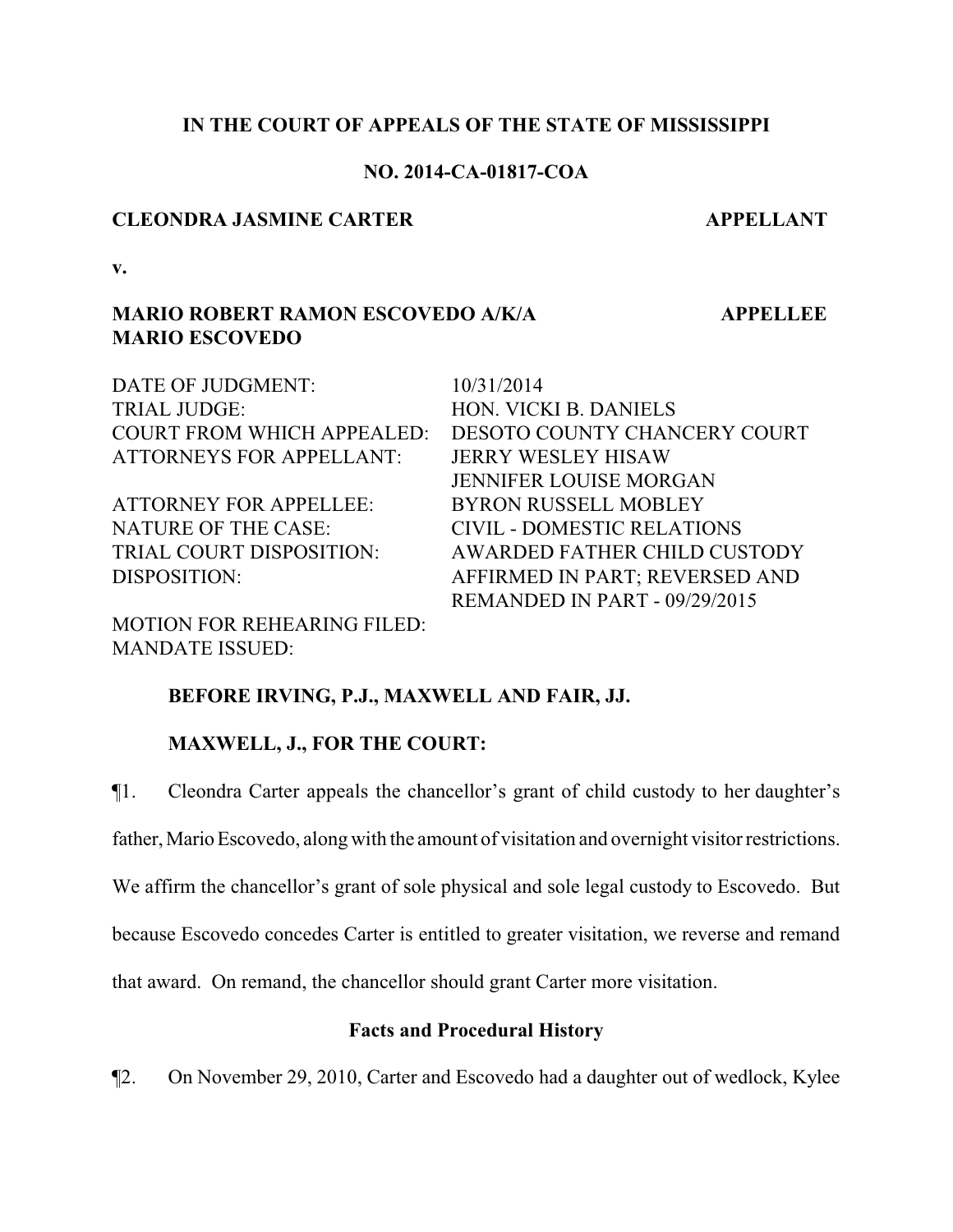Sue Escovedo. Carter appeared on MTV's show "Sixteen and Pregnant," while she was pregnant with Kylee. And she was seventeen years old when Kylee was born. For the first few years of Kylee's life, Carter and Escovedo lived together. The couple then split up and began fighting over Kylee.

¶3. On February 26, 2014, Escovedo filed a complaint for child custody. And an order was entered granting Escovedo sole legal and physical custody, subject to Carter's visitation rights. Carter was awarded visitation every other weekend from Friday night to Sunday night and also received two weeks during the summer. Every year she got Kylee for three hours on her birthday and three hours on Kylee's birthday, and on Mother's Day. Every other year Kylee was to visit her on New Year's Day, Easter, Memorial Day, July 4th, Labor Day, Thanksgiving, and Christmas.

¶4. The order also directed that Carter "shall have such other reasonable visitation . . . as can be mutually agreed upon by the parties." But there was one specific restriction that Carter disputes on appeal. The chancellor prohibited "overnight visitors of the opposite sex (or of an intimate nature) unless related by blood or marriage" while Kylee was with Carter or Escovedo.

¶5. Carter appealed the chancellor's order.

### **Discussion**

### **I. Child Custody**

¶6. On appeal, Carter insists the chancellor improperly weighed the evidence in her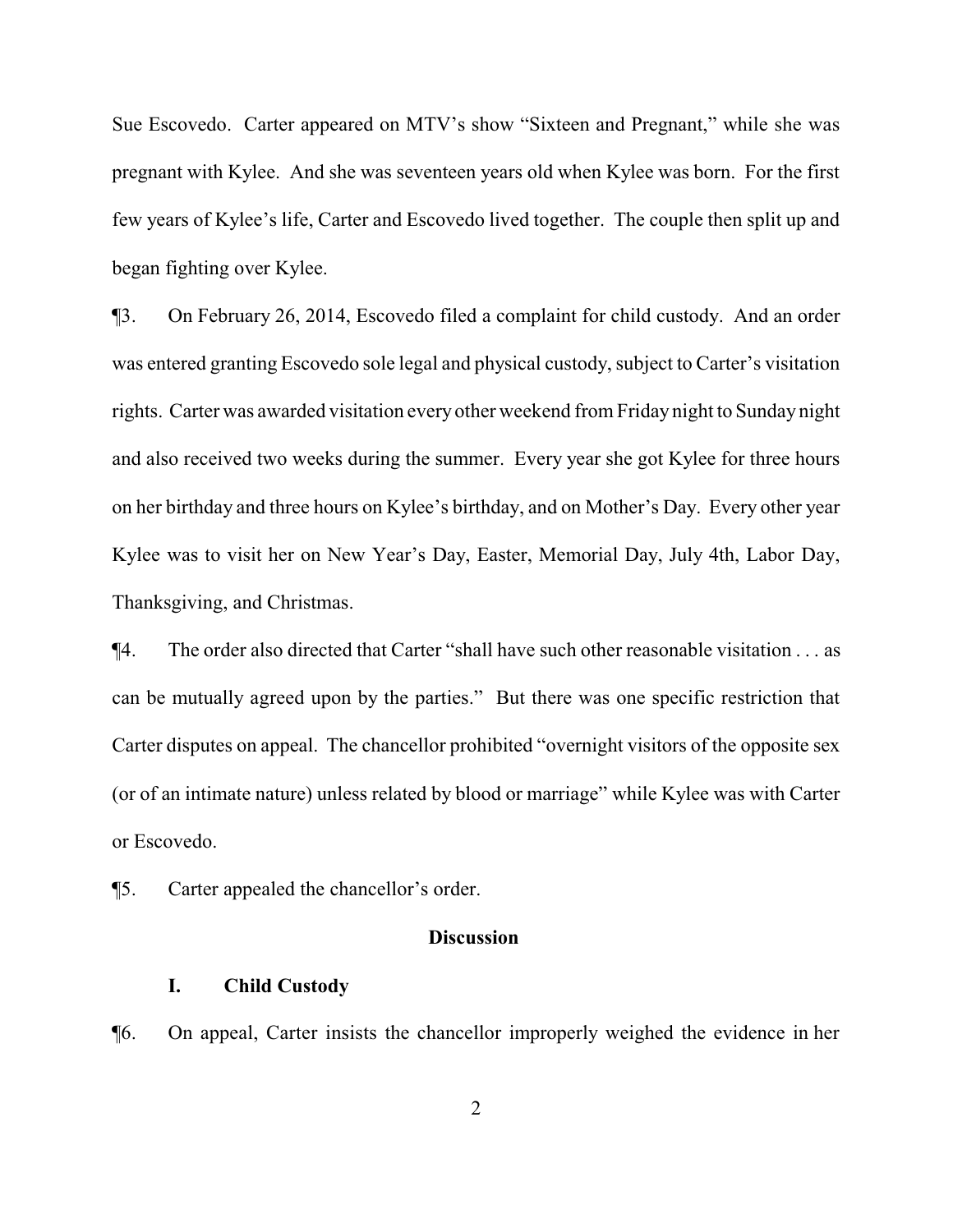*Albright* analysis.<sup>1</sup> Carter believes the evidence should have been interpreted differently and weighed favorably toward her. But "*Albright* [is] a guide, not a formula[.]" *O'Briant v. O'Briant*, 99 So. 3d 802, 805 (¶14) (Miss. Ct. App. 2012). When a chancellor is making a custody decision, she may "weigh the evidence as she sees fit[.]" *Id.* Because the chancellor thoroughly addressed the *Albright* factors, weighing the evidence as she saw it, we find no reversible error.

### **A. Standard of Review**

¶7. In child-custody decisions, the polestar consideration is the best interest of the child. *Montgomery v. Montgomery*, 20 So. 3d 39, 42 (¶9) (Miss. Ct. App. 2009) (citing *Hensarling v. Hensarling*, 824 So. 2d 583, 587 (¶8) (Miss. 2002)). We cannot substitute our judgment for the chancellor's. *Id.* Instead, our standard of review is quite narrow. *Id.* We only reverse child-custody determinations if the chancellor is manifestly wrong, clearly erred, or applied the wrong legal standard. *Id.* When chancellors properly apply and consider the *Albright* custody factors, there is no manifest error. *Smith v. Smith*, 614 So. 2d 394, 397 (Miss. 1993).

### **B.** *Albright* **Factors**

¶8. In deciding child-custody cases, chancellors must apply the *Albright* factors. This requires the chancellor to consider and make findings about:

 $(1)$  [the] age, health, and sex of the child;

<sup>1</sup>  *Albright v. Albright*, 437 So. 2d 1003, 1005 (Miss. 1983).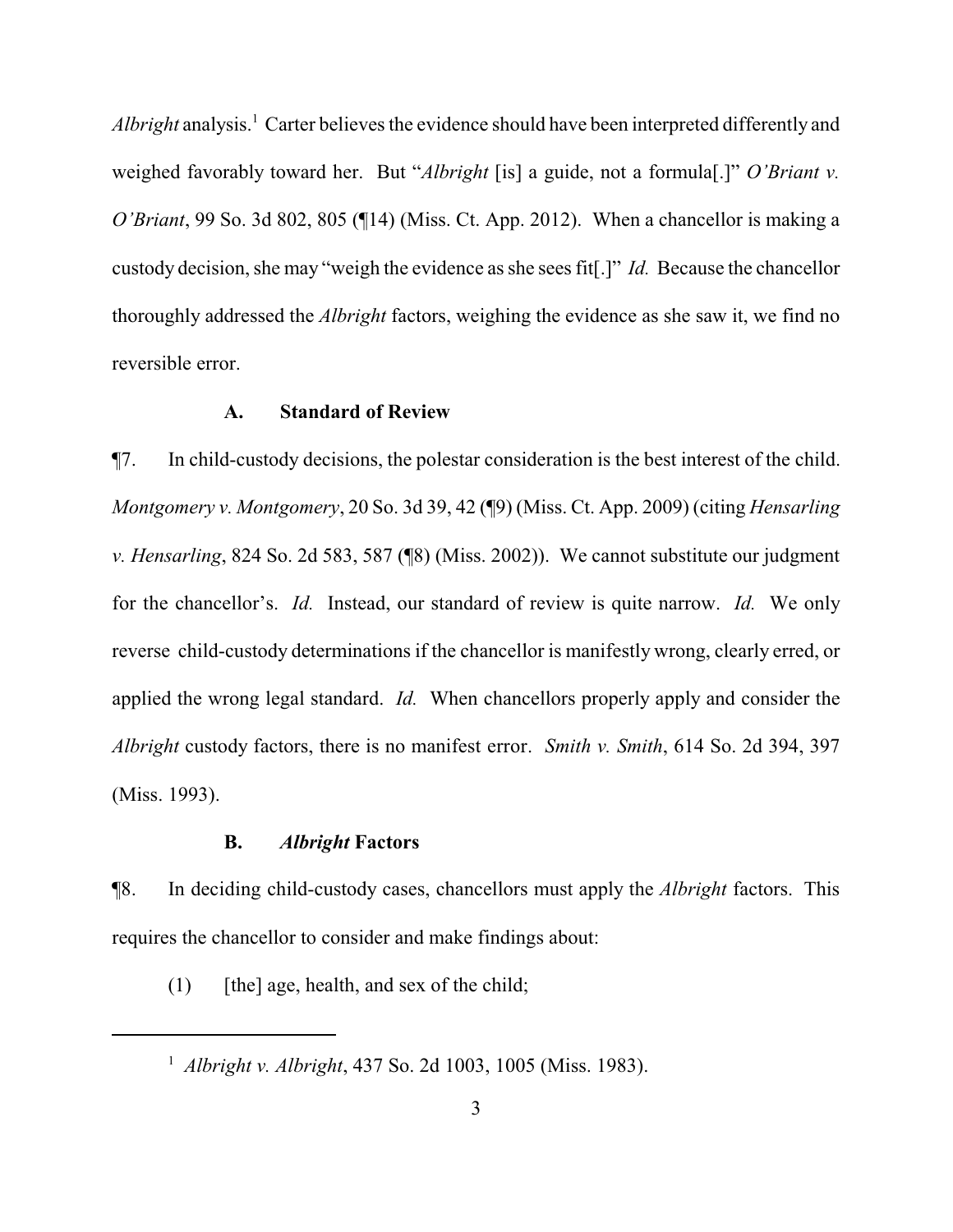- (2) [which] parent  $\dots$  had the continuity of care prior to the separation;
- (3) which has the best parenting skills and which has the willingness and capacity to provide primary child care;
- (4) the employment of the parents and responsibilities of that employment;
- (5) physical and mental health and age of the parents;
- (6) emotional ties of parent and child;
- (7) moral fitness of the parents;
- (8) the home, school and community record of the child;
- (9) the preference of the child at the age sufficient to express a preference by law;
- (10) [the] stability of [the] home environment and employment of each parent and other factors relevant to the parent-child relationship.

*Lee v. Lee*, 798 So. 2d 1284, 1288 (¶15) (Miss. 2001) (citing *Albright v. Albright*, 437 So. 2d 1003, 1005 (Miss. 1983)).

## **C. Chancellor's** *Albright* **Analysis**

¶9. The chancellor made findings on each *Albright* factor. We review these findings in turn.

## *i. Age, Health, and Sex of the Child*

¶10. Kylee was a "healthy child with the exception of the anxiety issues," which the chancellor found were caused by the parents' split. This factor favored neither parent.

¶11. Kylee was almost four at trial—a factor the chancellor deemed neutral. Still, Carter feels Kylee's age favored her. She cites the tender-years doctrine, arguing "if the mother of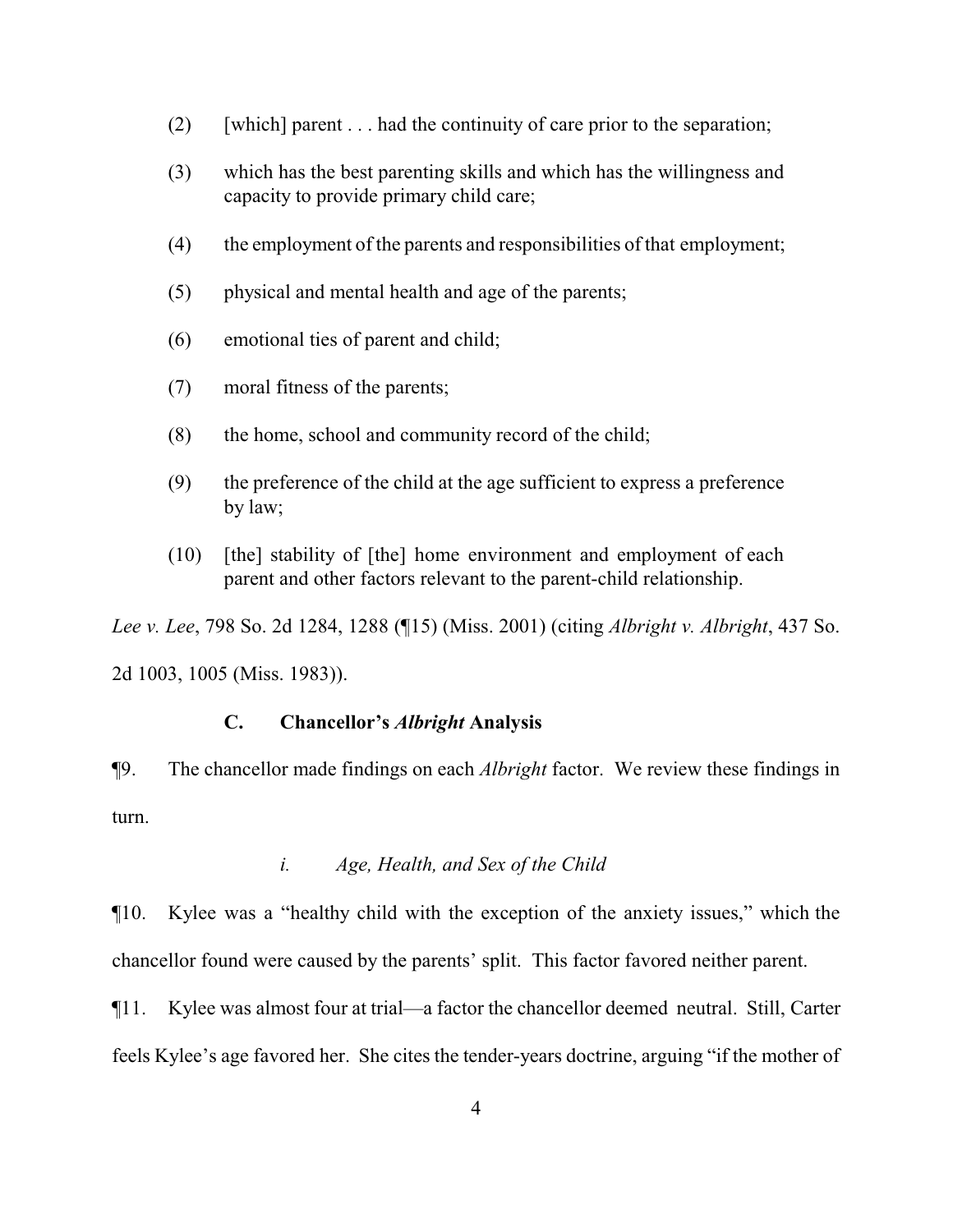a child of tender years (i.e.[,] early in development) is fit, then she should have custody." *Lee*, 798 So. 2d at 1289 (¶17). But our supreme court has "significantly weakened the once strong presumption that a mother is generally best suited to raise a young child." *Id*. Now, our high court sees age and sex of the child as "merely factors to be considered under *Albright*[.]" *Id*.

### *ii. Continuity of Care Prior to the Separation*

¶12. While each parent claimed to spend the most time with Kylee, Escovedo worked more than Carter. So based on mere time spent together, Carter was probably with Kylee more. But after hearing Escovedo's "witnesses testify about the things he did and the care that he had" for Kylee, the chancellor determined continuity of care was a "close call." One she found favored neither parent.

¶13. Carter saw herself as a stay-at-home mom when the three lived together—a factor she claimed favored her. However, Carter was also in school then, and Escovedo's mom and sister frequently kept Kylee too. We find substantial evidence supports the chancellor's neutral treatment of this factor.

## *iii. Best Parenting Skills, and Willingness and Capacity to Provide Primary Child Care*

 $\P$ 14. As to parenting skills, the chancellor found Escovedo wanted to teach Kylee discipline and responsibility. Escovedo was "looking at the big picture," putting Kylee's interests "first and foremost above his own," and was "willing to do whatever it takes" to parent Kylee, even if it meant "communicating with the mother who he does not get along with anymore."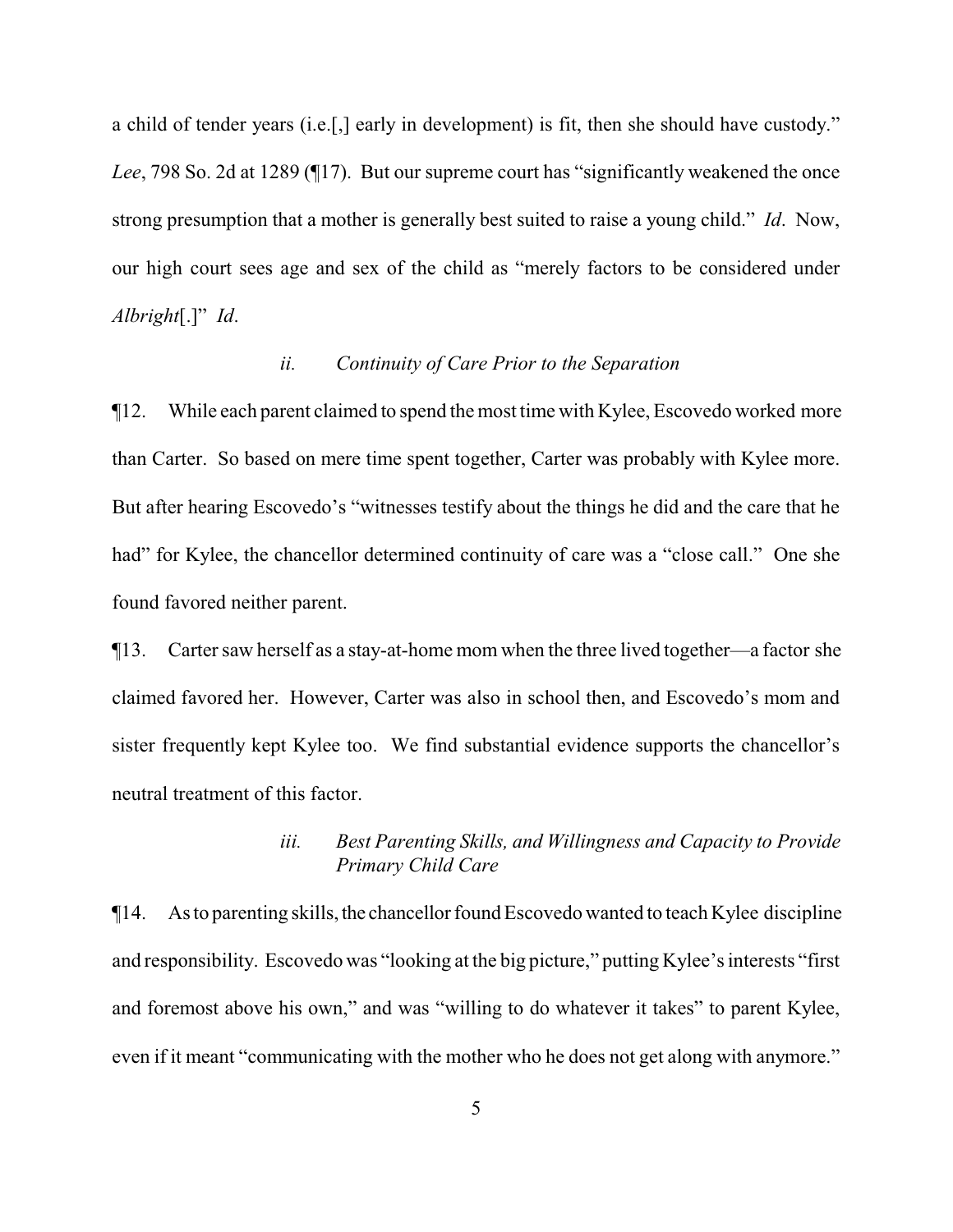To the chancellor, Escovedo's willingness to work with Carter spoke "volumes" for his "maturity and parenting skills." She found this factor favored Escovedo.

¶15. Both parents expressed willingness to provide primary childcare. And the chancellor found both had the capacity, so she found this factor was neutral.

¶16. Again, Carter hoped to have been favored—this time as having the better parenting skills. But her argument is based on the weight the chancellor assigned certain facts. This is something appellate courts do not tamper with, since it is solely the chancellor's role to weigh evidence and judge witness credibility. *Love v. Love*, 74 So. 3d 928, 933 (¶22) (Miss. Ct. App. 2011).

## *iv. Employment of Each Parent and Responsibilities of that Employment*

¶17. Both parents' employment allowed them to spend time with Kylee. While Escovedo worked more hours, he arranged for childcare while at work and maintained he could alter his schedule if needed. Carter was a waitress, working about three nights a week. She too said she could rearrange her schedule if necessary and had backup childcare with her sister. This factor was neutral.<sup>2</sup>

### *v. Physical and Mental Health and Age of the Parents*

¶18. Both parents are young and in good physical and mental health. This factor was also deemed neutral. Carter does not challenge this finding.

<sup>&</sup>lt;sup>2</sup> Though Carter claims the chancellor found this factor favored Escovedo, we note that the chancellor actually found this factor was equal.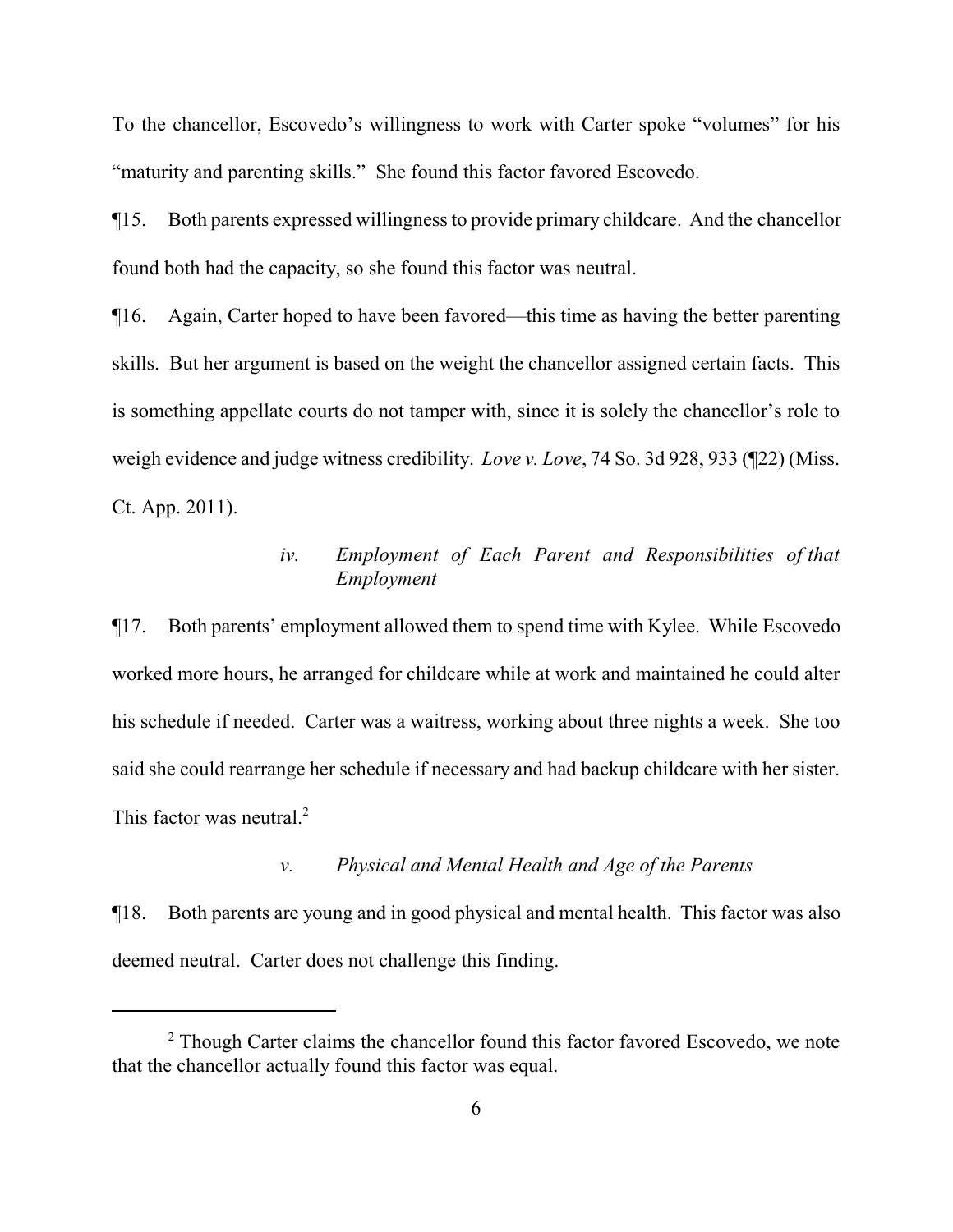#### *vi. Emotional Ties of the Parent and Child*

¶19. "[I]t was very obvious" to the chancellor that both parents "love [Kylee] very much." The chancellor also felt Kylee "is very attached to both [parents]." But the chancellor was swayed somewhat by the "emotion" she saw from Escovedo. So she found this factor favored Escovedo slightly.

¶20. Though Carter is upset with the weight given to Escovedo's emotions while testifying, the weight and interpretation of evidence was for the chancellor to decide. *Johnson v. Gray*, 859 So. 2d 1006, 1014 (¶36) (Miss. 2003) (citing *Chamblee v. Chamblee*, 637 So. 2d 850, 860 (Miss. 1994)).

#### *vii. Moral Fitness of the Parents*

¶21. The chancellor did not harp on this factor much since the parties had Kylee out of wedlock. And both parents were involved in other "romantic relationships." The chancellor was, however, concerned Carter was "bringing a lot of different men around [Kylee] or sleeping with men with [Kylee] in the same bed." These men were neither Kylee's father nor married to Carter. Even Carter admitted she had slept with men in the same bed with Kylee. The chancellor found this factor favored Escovedo.

¶22. Carter claims the chancellor should have considered Escovedo's prior drug conviction—an offense that occurred before Kylee was born. While this conviction was something the chancellor was free to weigh against Escovedo, we do not find the chancellor's omission of this conviction from her *Albright* analysis necessarily undermines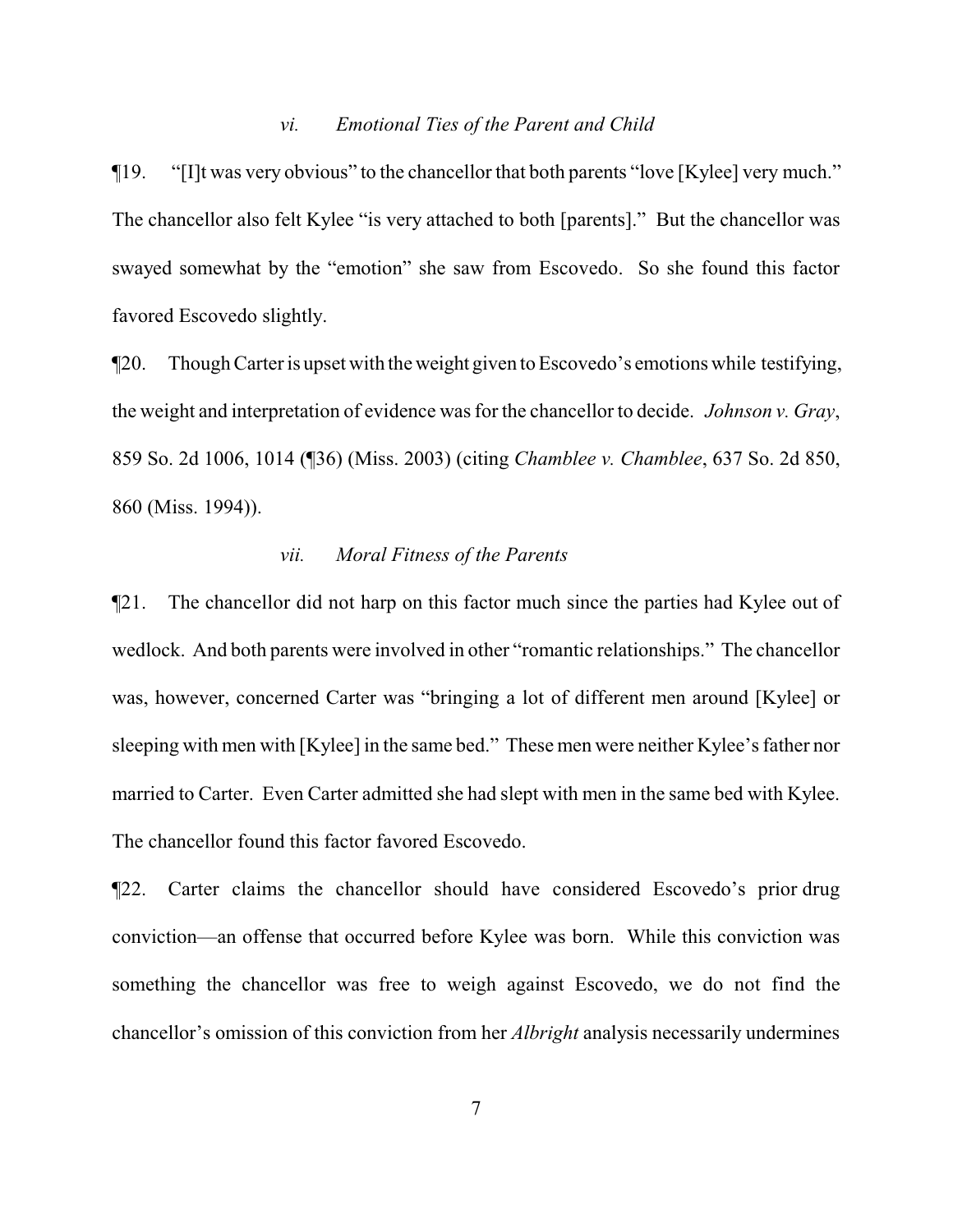her fitness-based findings. *See McDonald v. McDonald*, 39 So. 3d 868, 882 (¶44) (Miss. 2010) (father's nine-year-old drug conviction prior to the children's births did not weigh heavily against him since he was no longer using drugs and had matured). In other words, on these facts, we cannot say the chancellor manifestly erred in this finding.

### *viii. Home, School, and Community Record of the Child*

¶23. Kylee was too young to have a school record. But the chancellor did emphasize Kylee was very involved with both parents' families and Escovedo's mom and sister cared for her often—including taking Kylee to church. Because Escovedo's family was so involved in Kylee's life, this factor favored Escovedo.

¶24. Though Carter claims the chancellor ignored that her family also cares for Kylee, the record shows the chancellor did indeed consider Kylee's involvement in both extended families.

#### *ix. Preference of the Child*

¶25. This factor is inapplicable since Kylee was only three when the *Albright* analysis was conducted.<sup>3</sup>

## *x. Stability of the Home Environment and Employment of Each Parent*

¶26. These factors favored Escovedo. Carter argues the "stability of employment" factor

<sup>&</sup>lt;sup>3</sup> "Under Mississippi law, a child under the age of twelve is too young to have [his or her] preference considered." *Mixon v. Sharp*, 853 So. 2d 834, 840 (¶29) (Miss. Ct. App. 2003).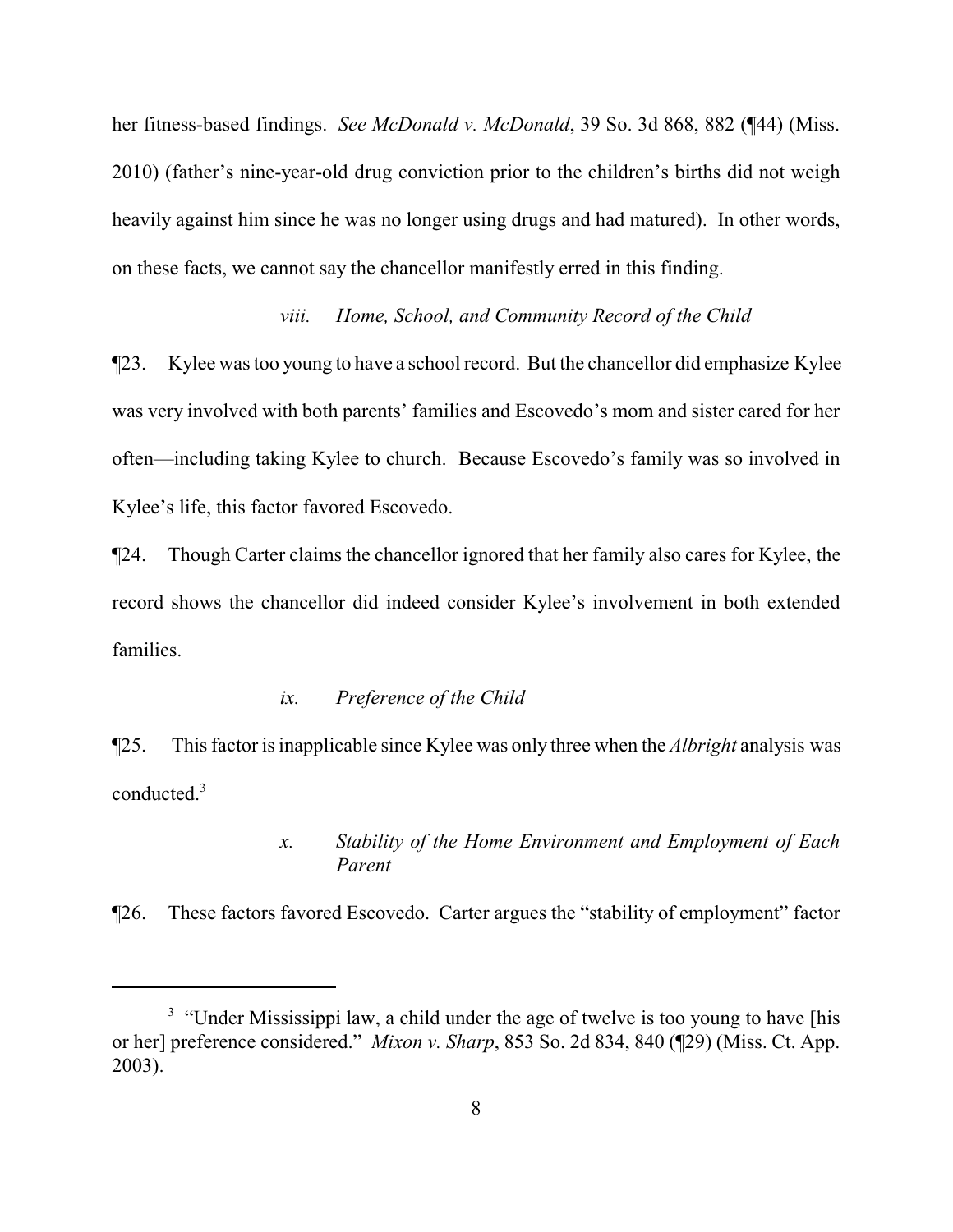should have favored her. Yet it is Escovedo who has worked for the same company since Kylee was born, while Carter has been through four different jobs (Applebee's, Delta Technical College, Valvoline, and Avon). Escovedo has lived in the same home for both his and Kylee's entire lives. And he was in the process of purchasing the home from his father. On the other hand, Carter lived in a one-bedroom apartment at the time of trial. Before that, she had lived with her cousin for a few months, moved in with her mother, and then lived with Escovedo.

#### *xi. Other Factors*

¶27. Ultimately, the chancellor found Escovedo's willingness to work with Carter and communicate with her weighed in his favor. The chancellor was also impressed with Escovedo's ability to put Kylee first in his decision making.

### **D. Conclusion**

¶28. We find the chancellor properly applied and considered the *Albright* factors. *See Smith*, 614 So. 2d at 397 (there is no manifest error where a chancellor properly applies and considers the *Albright* factors). Our narrow review requires we give deference to the chancellor's factual findings, if they were supported by substantial evidence. *See Wilson v. Wilson*, 53 So. 3d 865, 867-68 (¶¶7, 10) (Miss. Ct. App. 2011). "'[T]he chancellor has the ultimate discretion to weigh the evidence the way she sees fit' in determining where the child's best interest lies." *Blakely v. Blakely*, 88 So. 3d 798, 803 (¶17) (Miss. Ct. App. 2012) (quoting *Johnson*, 859 So. 2d at 1013-14 (¶36)). And here, we find the chancellor's factual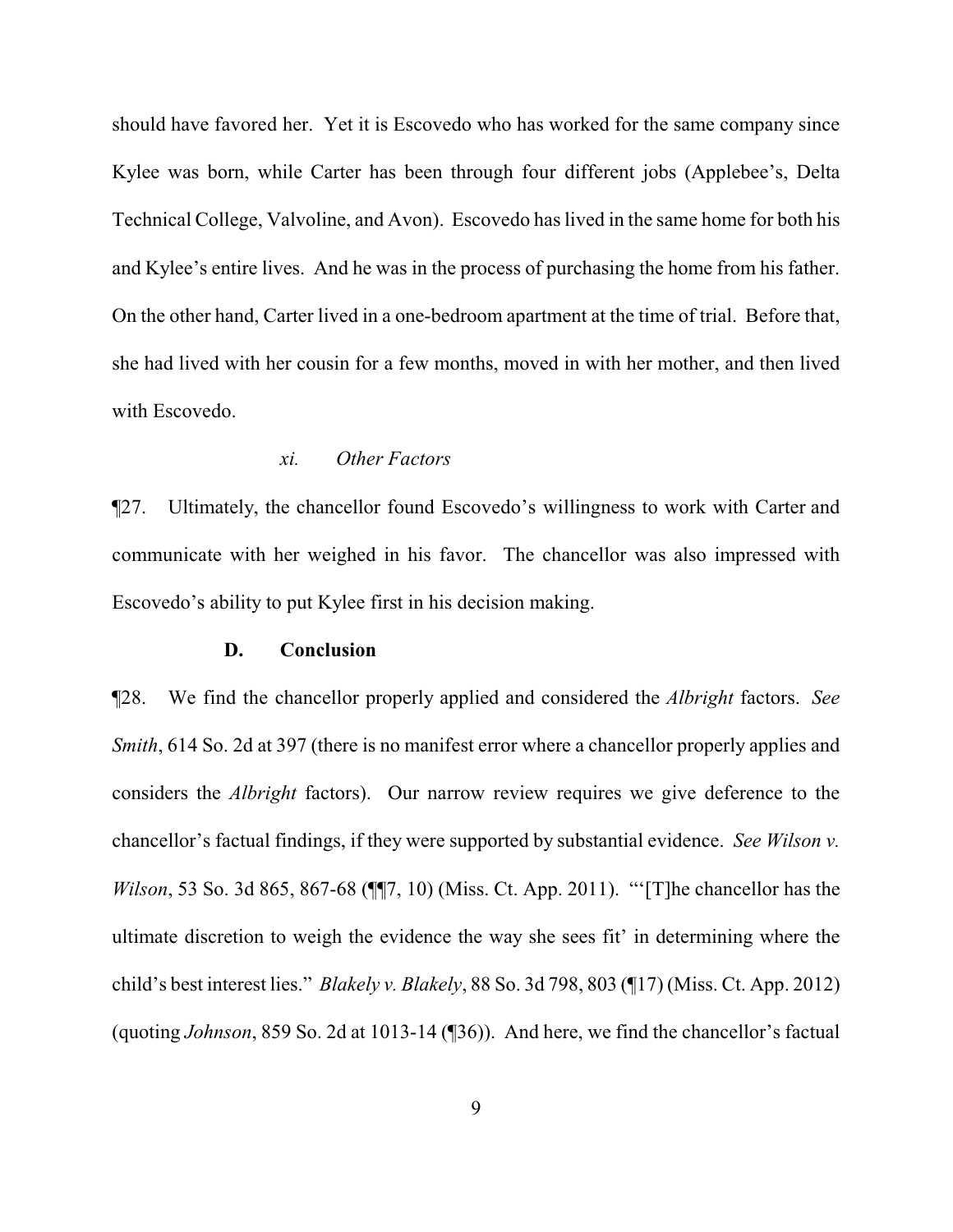findings were supported by substantial evidence. Simply put, the judge had the prerogative to weigh the evidence as she saw fit. We affirm the grant of sole physical and sole legal custody of Kylee to Escovedo.

### **II. Visitation**

¶29. Carter complains that the chancellor did not award her enough visitation. She was only given two weeks of summer visitation and wants at least five weeks during the summer. Escovedo "concedes this issue" and agrees Carter should have been awarded more visitation. Since both parties are in agreement, we reverse the amount of visitation awarded and remand the case to the chancellor to award more visitation to Carter. *See Wackenhut Corp. v. Fortune*, 87 So. 3d 1083, 1088 (¶11) (Miss. Ct. App. 2012) (where a party concedes an issue raised on appeal, remand is proper).

¶30. On remand, the chancellor shall award at least five weeks of summer visitation to Carter. *See Crowson v. Moseley*, 480 So. 2d 1150, 1153 (Miss. 1985) ("[C]hildren at the least are entitled to the company of their mother two full week[]ends a month during the school year, with the visitation to terminate late Sunday afternoon as opposed to Sunday morning, and a five-week period during summer vacation."). Since Carter usually works weekends, on remand, the chancellor shall also revisit whether more time should be awarded Carter during the week and if more holiday time should be awarded.

### **III. Overnight Guest Restrictions**

¶31. Carter's final complaint is that the chancellor's order restricted overnight romantic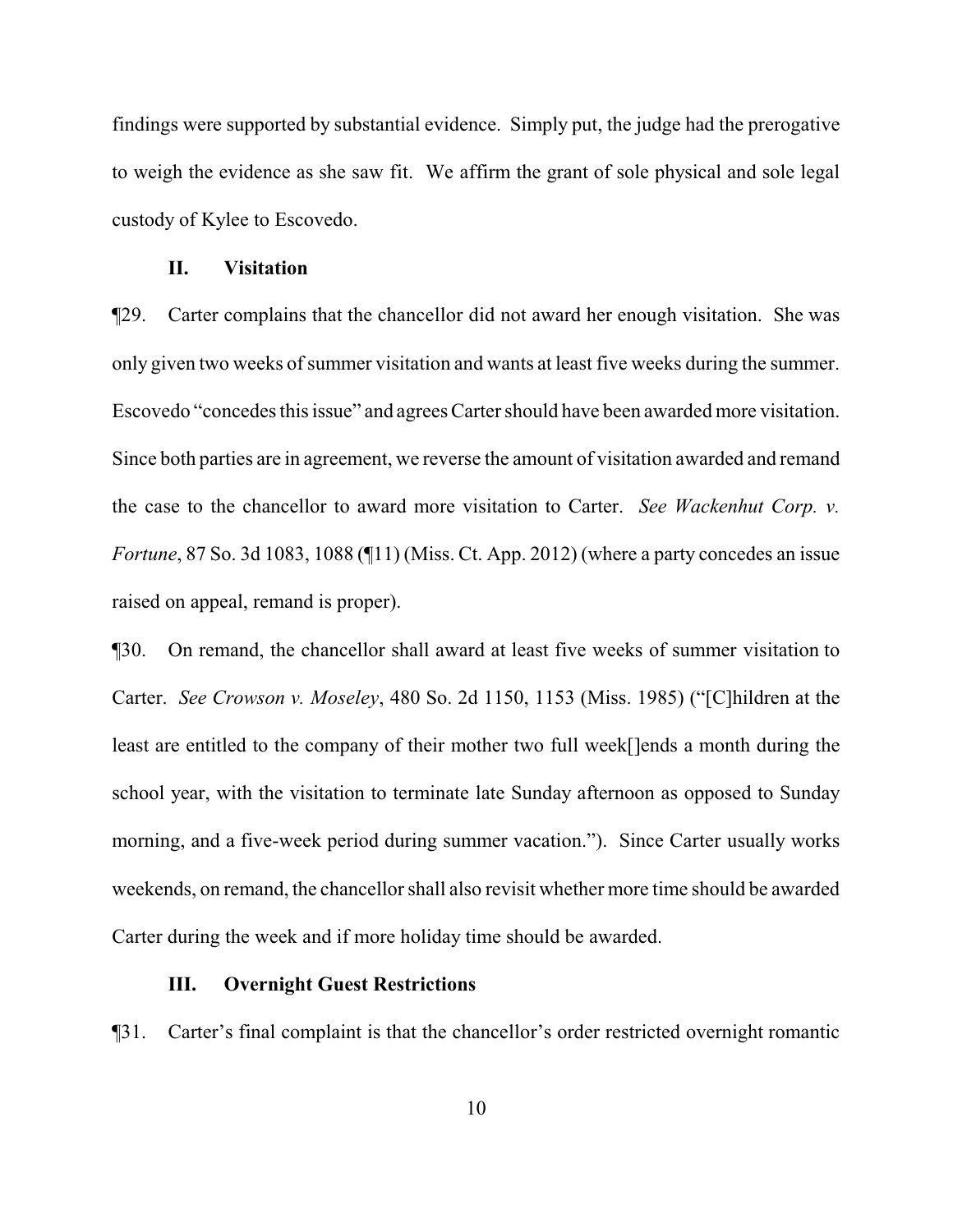visitors. As the chancellor phrased it, there "shall be no overnight visitors of the opposite sex (or of an intimate nature) unless related by blood or marriage while the child is present." Carter believes this is too restrictive since there was no evidence the prohibition was necessary. We disagree.

#### **The Child's Best Interests Are Paramount**

¶32. "Visitation should be set up with the best interests of the children as the paramount consideration, keeping in mind the rights of the non-custodial parent and the objective that parent and child should have as close and loving a relationship as possible, despite the fact that they may not live in the same house." *Dunn v. Dunn*, 609 So. 2d 1277, 1286 (Miss. 1992) (citing *Clark v. Myrick*, 523 So. 2d 79, 83 (Miss. 1988)). This is why "[v]isitation and restrictions placed upon it are within the discretion of the chancery court." *Id.* 

¶33. Our supreme court has held "an extramarital relationship is not, per se, an adverse circumstance." *Id.* (quoting *Morrow v. Morrow*, 591 So. 2d 829, 833 (Miss. 1991)); *Ballard v. Ballard*, 434 So. 2d 1357, 1360 (Miss. 1983). So to restrict visitation of overnight guests of the opposite sex, there must be "something approaching actual danger or *other substantial detriment to the children*." *Id*. (emphasis added) (quoting *Cox v. Moulds*, 490 So. 2d 866, 868 (Miss. 1986)). Indeed, restrictions should be imposed when circumstances present "an appreciable danger of hazard cognizable in our law." *Id*. (quoting *Newsom v. Newsom*, 557 So. 2d 511, 517 (Miss. 1990)). If the presence of a lover would be detrimental to a child, restrictions may be appropriate. *Id*.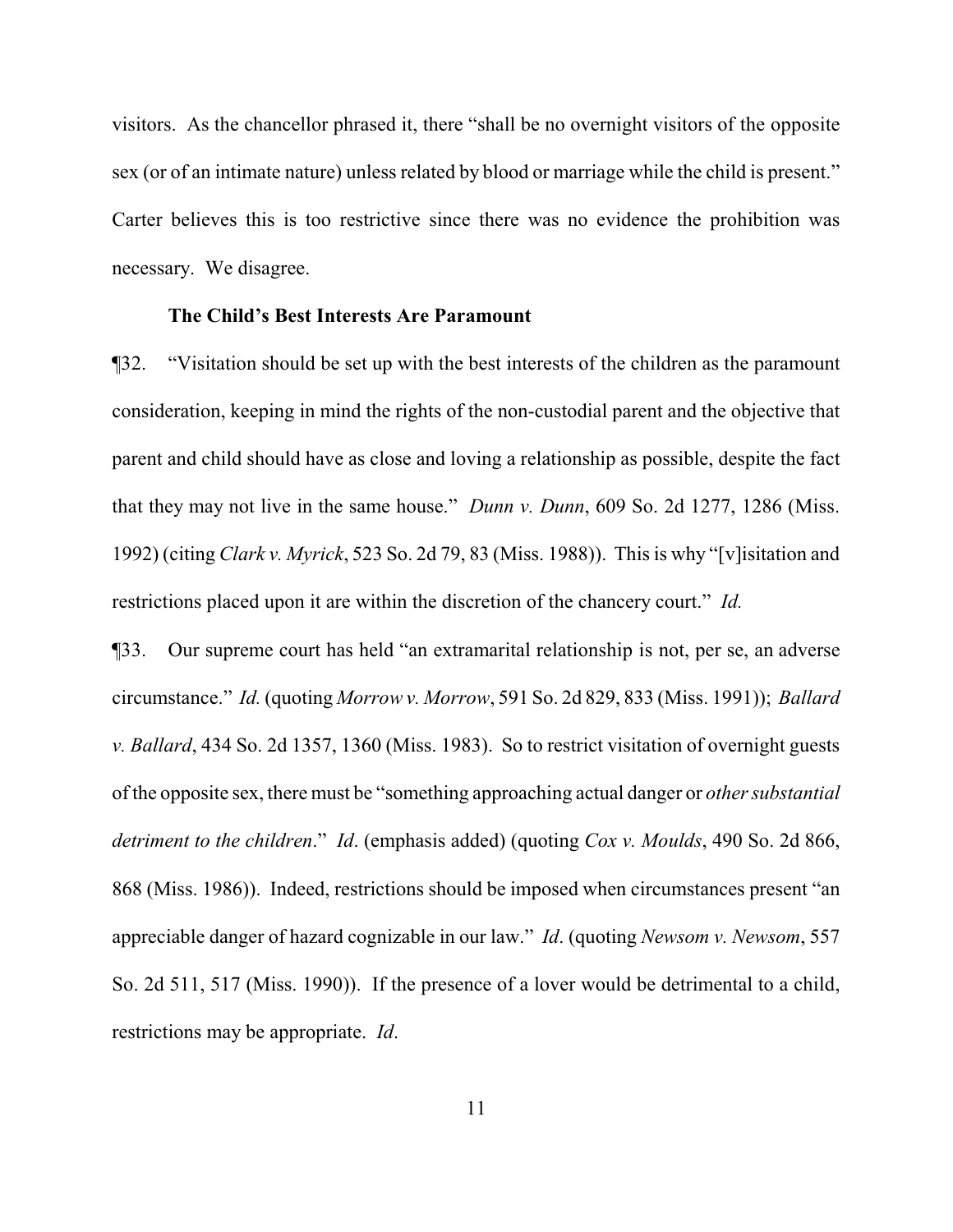¶34. The chancellor was concerned Carter was "bringing a lot of different men around [Kylee] or sleeping with men with [Kylee] in the same bed." Carter lived in a one-bedroom apartment and admitted she had allowed men to sleep in the bed with both her and Kylee. Of particular concern was one of Carter's boyfriends, Michael.

¶35. WendyWard, Kylee's therapist, testified thatKylee suffered fromanxiety. And Kylee had confided in Ward that she was scared of Michael. Ward testified that Kylee feared Michael when he "was mean." According to Kylee, Carter and Michael had fought in front of her, and Michael "made her feel scared and mad." Because of Kylee's anxiety over this boyfriend, Ward recommended neither party should have "romantic relationships spending the night when Kylee is present."

¶36. While we recognize our supreme court has not condoned per se visitation restrictions of overnight guests of the opposite sex, it is clear that such restrictions are in fact necessary when justified. And here, much of the chancellor's focus honed in on her duty to look out for the best interests of a then three-year-old girl. Based on Carter's admission of sharing her bed with Kylee and overnight romantic guests, and the therapist's testimony that Carter's boyfriend's presence was detrimental to Kylee, we find the chancellor tailored this prohibition to minimize the detriment to Kylee. We thus find the chancellor did not abuse her discretion in prohibiting overnight nonfamilial opposite-sex guests when Kylee is present.

## ¶37. **THE JUDGMENT OF THE DESOTO COUNTY CHANCERY COURT IS AFFIRMED IN PART AND REVERSED AND REMANDED IN PART. ALL COSTS**